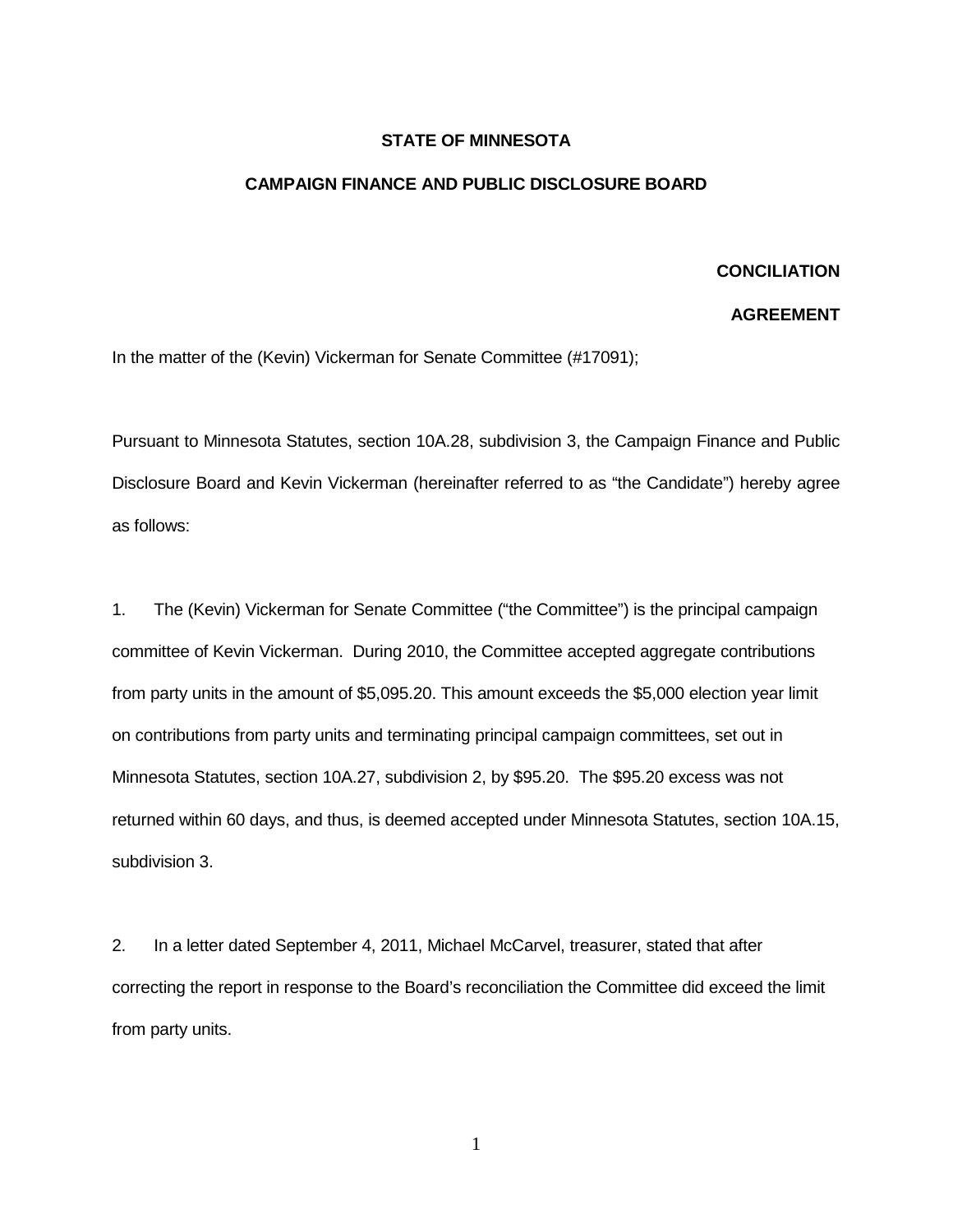3. Board records show that this is the first calendar year in which the Committee reported acceptance of contributions in excess of the applicable party unit contribution limit. The Committee registered with the Board on April 5, 2010.

4. The parties agree that the Committee accepted cumulatively-excessive contributions from political party units in calendar year 2010 resulting in an inadvertent violation of Minnesota Statutes, Section 10A.27, subdivision 2.

5. The Candidate hereby agrees to return \$95.20 to one or more party units that contributed to the Committee in 2010. Copies of the check(s) and the accompanying letter(s) returning the excess amount must be forwarded to the Board within 30 days after the date this Conciliation Agreement is signed by both parties.

6. The Candidate agrees to pay a civil penalty of \$95.20, one times the amount by which the contributions exceeded the applicable limit, to be paid to the Board for deposit in the general fund of the state.

7. The Committee hereby agrees to forward to the Board \$95.20 by check or money order payable to the State of Minnesota within 30 days after the date this Agreement is signed by both parties. It is agreed by the parties that payment of the civil penalty of \$95.20 and this Conciliation Agreement will be a bar to any civil proceeding under Minnesota Statutes, section 10A.28, subdivisions 3 and 4.

2